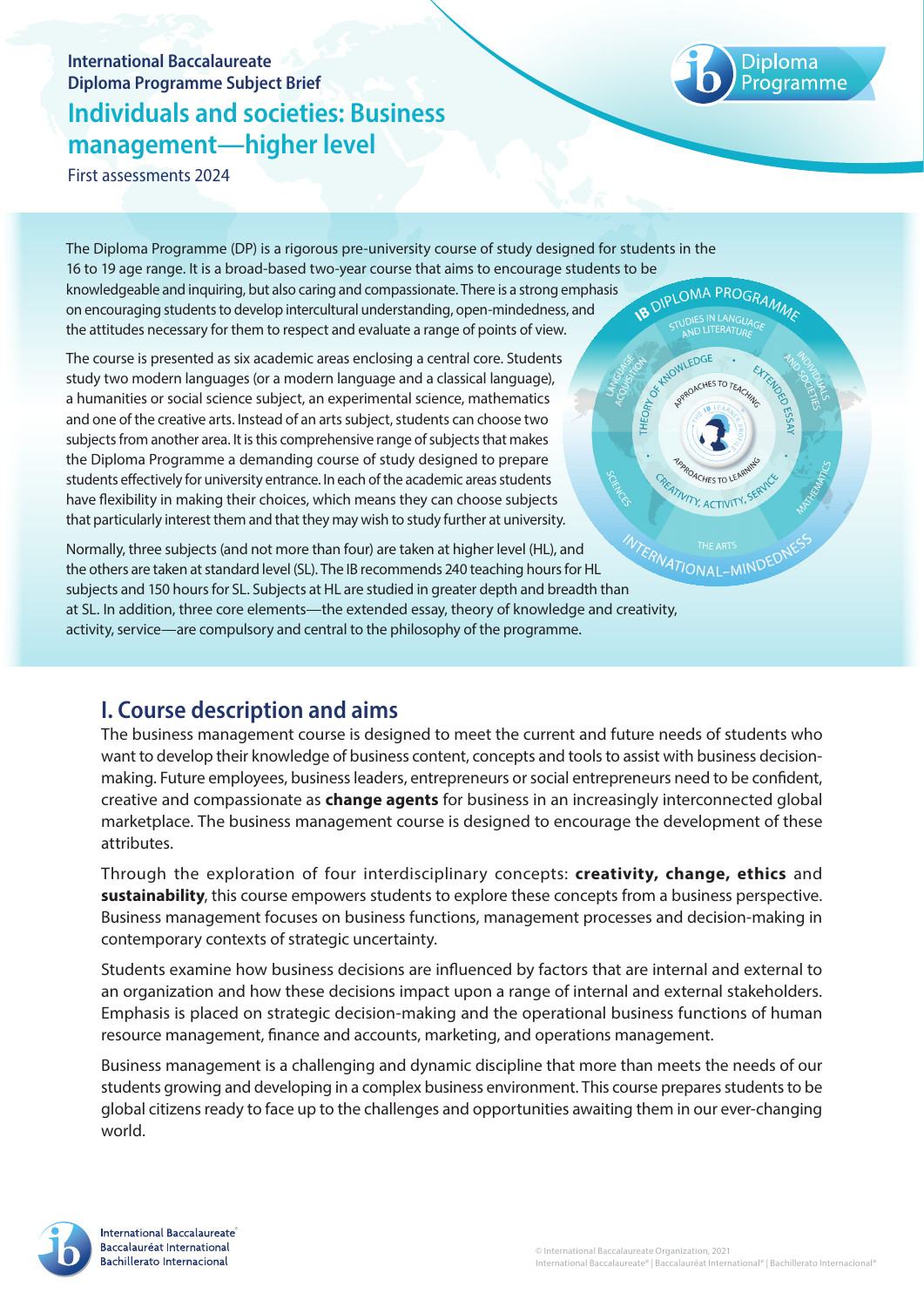The aims of the DP **business management course** are to enable students to:

- 1. develop as confident, creative and compassionate business leaders, entrepreneurs, social entrepreneurs and as change agents
- 2. foster an informed understanding of ethical and sustainable business practices
- 3. explore the connections between individuals, businesses and society
- 4. engage with decision-making as a process and a skill.

## **II. Curriculum model overview**

| <b>Component</b>                                 | Recommended<br>teaching hours |
|--------------------------------------------------|-------------------------------|
| Unit 1: Introduction to business management      | 20                            |
| 1.1 What is a business?                          |                               |
| 1.2 Types of business entities                   |                               |
| 1.3 Business objectives                          |                               |
| 1.4 Stakeholders                                 |                               |
| 1.5 Growth and evolution                         |                               |
| 1.6 Multinational companies (MNCs)               |                               |
| Unit 2: Human resource management                | 35                            |
| 2.1 Introduction to human resource management    |                               |
| 2.2 Organizational structure                     |                               |
| 2.3 Leadership and management                    |                               |
| 2.4 Motivation and demotivation                  |                               |
| 2.5 Organizational (corporate) culture (HL only) |                               |
| 2.6 Communication                                |                               |
| 2.7 Industrial/employee relations (HL only)      |                               |
| <b>Unit 3: Finance and accounts</b>              | 45                            |
| 3.1 Introduction to finance                      |                               |
| 3.2 Sources of finance                           |                               |
| 3.3 Costs and revenues                           |                               |
| 3.4 Final accounts                               |                               |
| 3.5 Profitability and liquidity ratio analysis   |                               |
| 3.6 Debt/equity ratio analysis (HL only)         |                               |
| 3.7 Cash flow                                    |                               |
| 3.8. Investment appraisal                        |                               |
| 3.9 Budgets (HL only)                            |                               |
| <b>Unit 4: Marketing</b>                         | 35                            |
| Introduction to marketing<br>4.1                 |                               |
| 4.2 Marketing planning                           |                               |
| 4.3 Sales forecasting (HL only)                  |                               |
| 4.4 Market research                              |                               |
| 4.5 The seven Ps of the marketing mix            |                               |
| 4.6 International marketing (HL only)            |                               |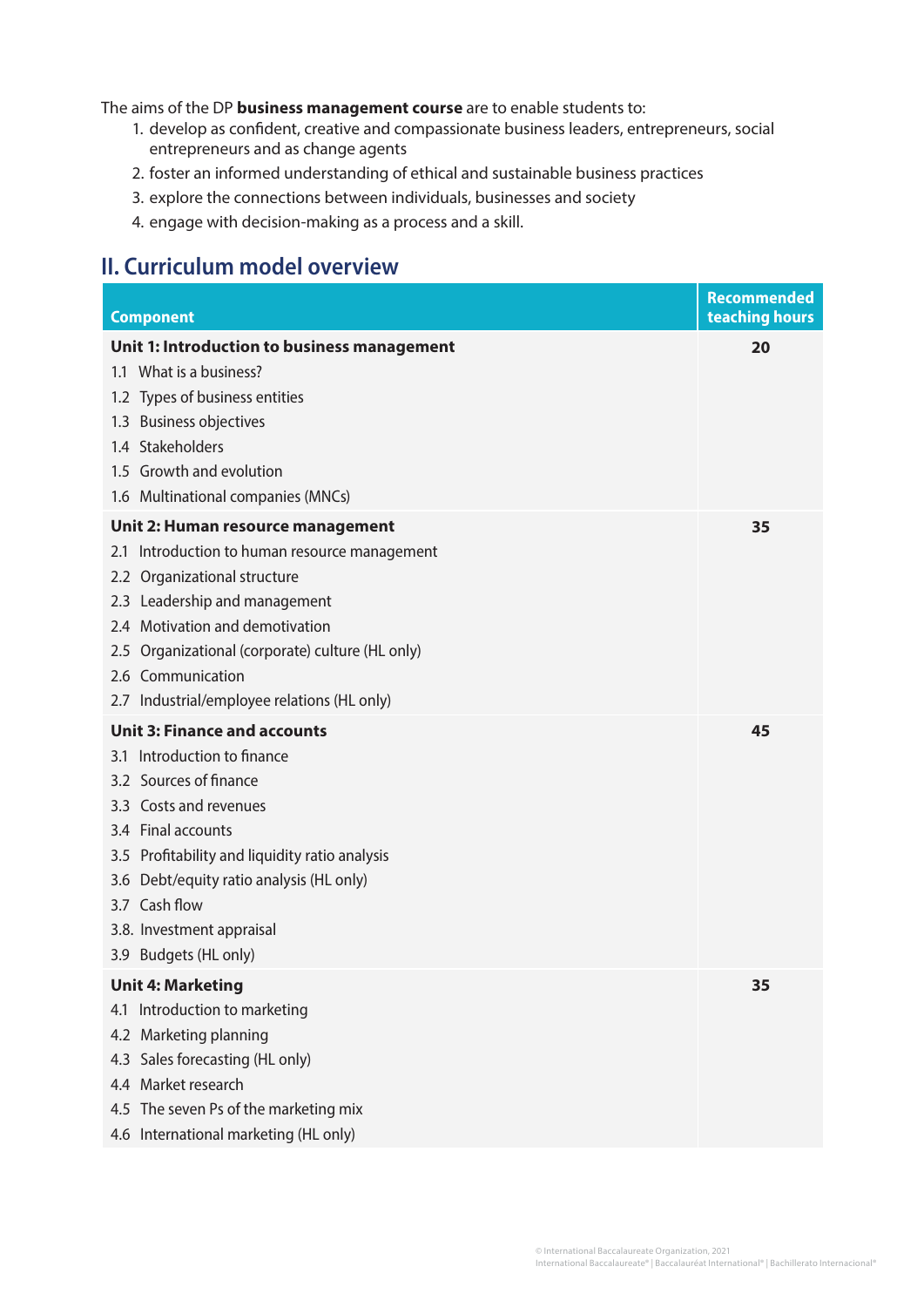| <b>Unit 5: Operations management</b>                              | 45 |
|-------------------------------------------------------------------|----|
| 5.1 Introduction to operations management                         |    |
| 5.2 Operations methods                                            |    |
| 5.3 Lean production and quality management (HL only)              |    |
| 5.4 Location                                                      |    |
| 5.5 Break-even analysis                                           |    |
| 5.6 Production planning (HL only)                                 |    |
| 5.7 Crisis management and contingency planning (HL only)          |    |
| 5.8 Research and development (HL only)                            |    |
| 5.9 Management information systems (HL only)                      |    |
| <b>Business management toolkit</b>                                | 35 |
| Research time allocated for the pre-released statement in paper 1 | 5  |
| <b>Internal assessment</b>                                        | 20 |

# **III. Assessment model**

By the end of the business management course, students are expected to achieve the following assessment objectives.

### **AO1: Knowledge and understanding**

Demonstrate knowledge and understanding of:

- business management tools and theories
- course topics and concepts
- business problems, issues and decisions
- HL extension topics (HL only).

#### **AO2: Application and analysis**

Apply and analyse:

- business management tools and theories
- course topics and concepts
- business problems, issues and decisions
- business decisions and issues through the selection and use of appropriate data
- HL extension topics (HL only).

#### **AO3: Synthesis and evaluation**

Synthesize and evaluate:

- business management tools and theories
- course topics and concepts
- business problems, issues and decisions
- stakeholder interests to reach informed business decisions
- recommendations for competing future strategic options (HL only)
- HL extension topics (HL only).

#### **AO4: Use and application of appropriate skills**

- Select and apply relevant business management tools, theories and concepts to support research into a business issue or problem.
- Select, interpret and analyse business materials from a range of primary and secondary sources.
- Create well-structured materials using business management terminology.